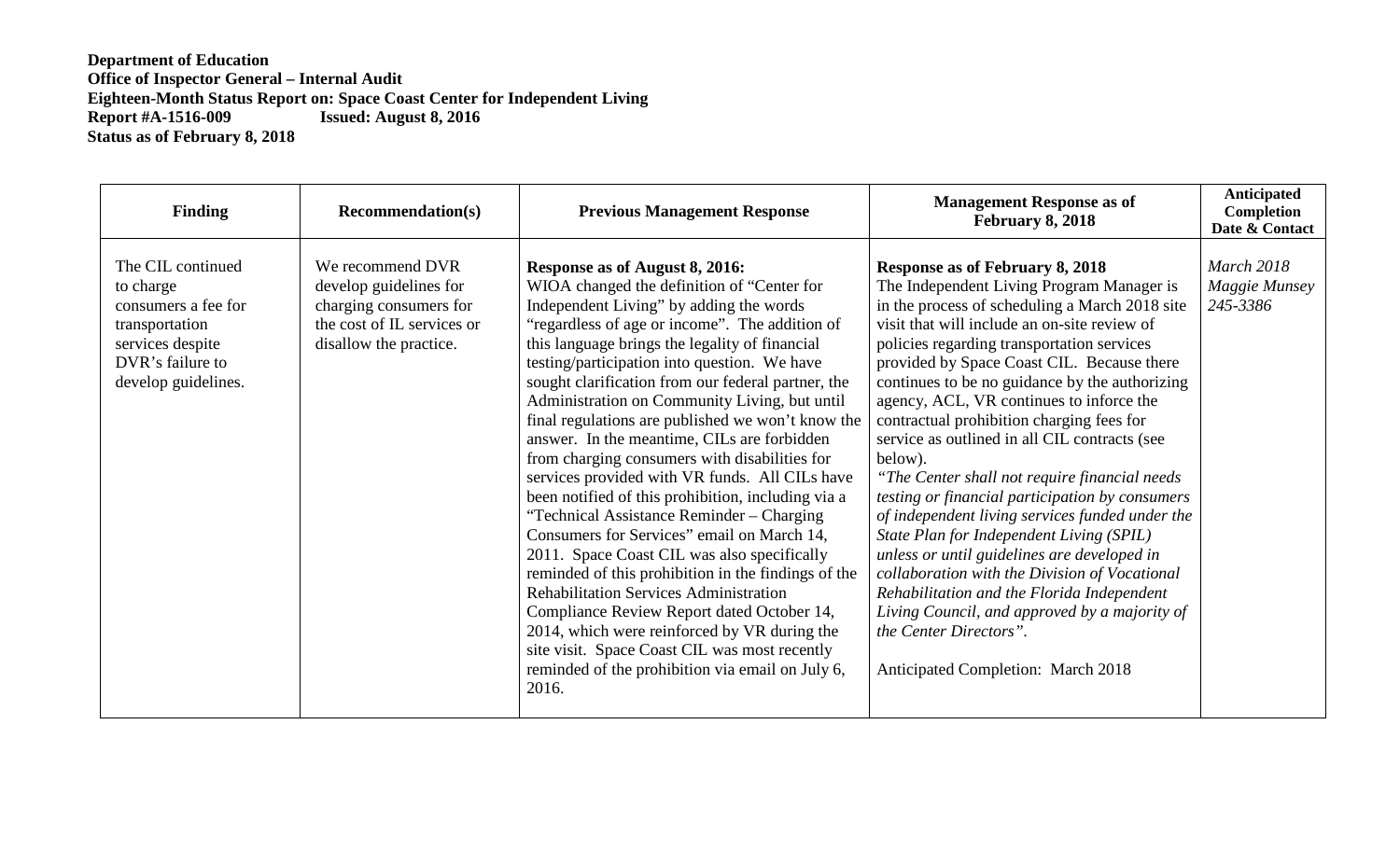| <b>Response as of February 8, 2017:</b><br>As a result of WIOA on November 28, 2016 the<br>final rule outlining the amendments to the<br>Rehabilitation Act of 1973, which transferred the<br>administrative duties for Centers for Independent<br>Living from the Federal Department of Education<br>Rehabilitation Services Administration to Health<br>and Human Services' Administration on<br>Community Living, went into to effect. The<br>amendments provided limited direction to CILs<br>on the development of fee for service policies.<br>The language stated, "The final rule does not<br>address the use of fee-for-service models, though<br>we encourage CILs to consider how to ensure that<br>any application of such a model is accomplished |  |
|----------------------------------------------------------------------------------------------------------------------------------------------------------------------------------------------------------------------------------------------------------------------------------------------------------------------------------------------------------------------------------------------------------------------------------------------------------------------------------------------------------------------------------------------------------------------------------------------------------------------------------------------------------------------------------------------------------------------------------------------------------------|--|
| in a way that is consistent [with independent<br>living philosophy]".<br>Response as of August 8, 2017:<br>To date the Administration on Community Living<br>has provided no guidance regarding financial<br>means testing. To address this issue Vocational<br>Rehabilitation has inserted the following<br>language in the contract template for Centers for<br>Independent Living to begin being used October<br>2017:                                                                                                                                                                                                                                                                                                                                      |  |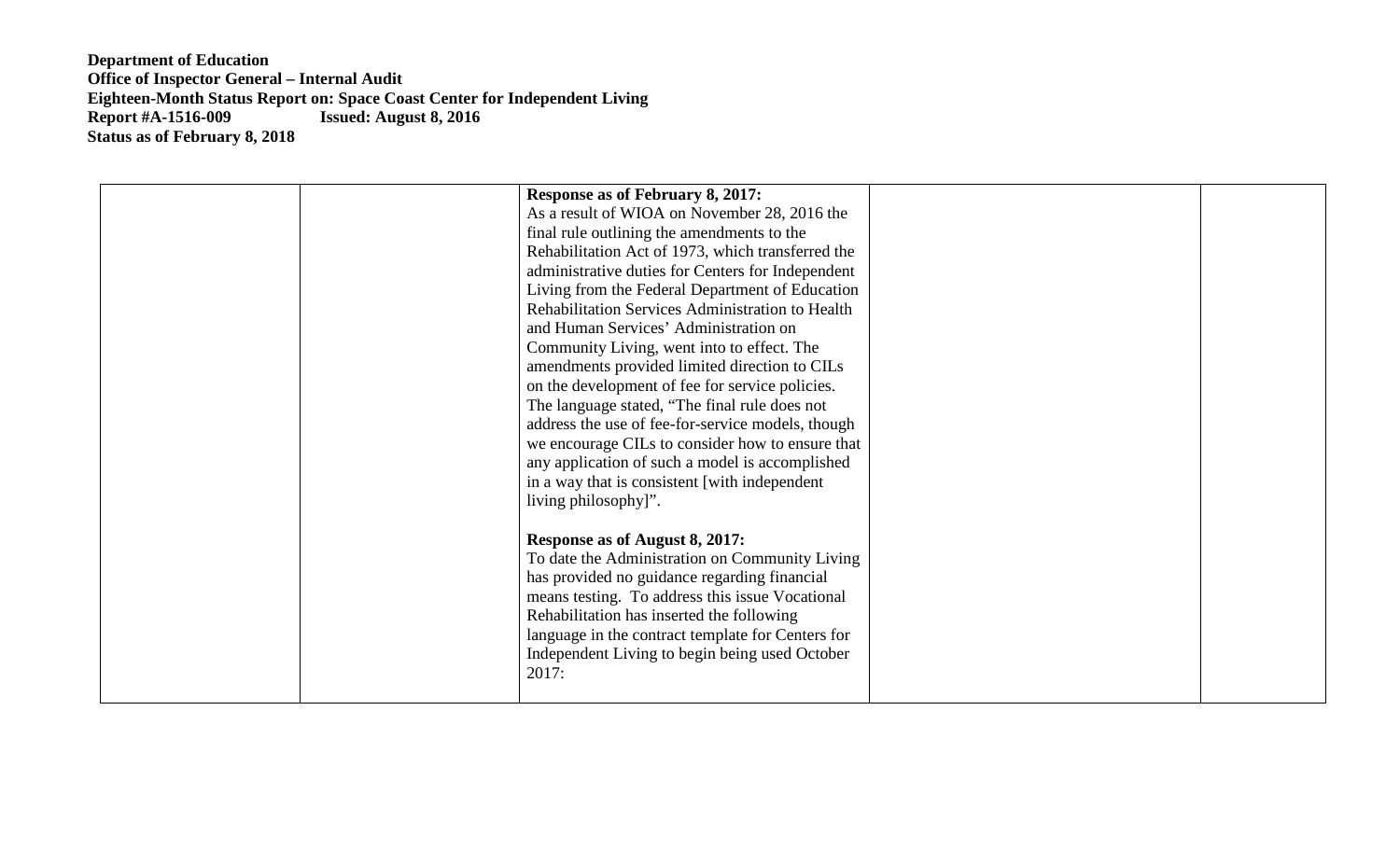|                                                  |                                                                                                                                          | "The Center shall not require financial needs<br>testing or financial participation by consumers of<br>independent living services funded under the<br>State Plan for Independent Living (SPIL) unless<br>or until guidelines are developed in collaboration<br>with the Division of Vocational Rehabilitation<br>and the Florida Independent Living Council, and<br>approved by a majority of the Center Directors".<br>Anticipated Completion: October 2017                                                                                                                                                                                                                                                                        |                                                                                                                                                                                                                                                                                                                                                                                                                                               |                                                |
|--------------------------------------------------|------------------------------------------------------------------------------------------------------------------------------------------|--------------------------------------------------------------------------------------------------------------------------------------------------------------------------------------------------------------------------------------------------------------------------------------------------------------------------------------------------------------------------------------------------------------------------------------------------------------------------------------------------------------------------------------------------------------------------------------------------------------------------------------------------------------------------------------------------------------------------------------|-----------------------------------------------------------------------------------------------------------------------------------------------------------------------------------------------------------------------------------------------------------------------------------------------------------------------------------------------------------------------------------------------------------------------------------------------|------------------------------------------------|
| The CIL did not meet<br>employment requirements. | We recommend DVR provide<br>technical assistance as needed<br>to ensure the CIL remains<br>eligible for state and federal<br>assistance. | Response as of August 8, 2016:<br>In March, the independent living director and two<br>performance improvement consultants visited the<br>center and provided extensive technical<br>assistance, including reviewing current policies<br>and process mapping.<br><b>Response as of February 8, 2017:</b><br>VR will continue to provide technical assistance<br>regarding the qualifications of staff and will<br>include a review of staff qualifications based on<br>accepted levels of expertise established by the<br>field as part of periodic monitoring. VR will also,<br>as a part of future monitoring, review CILs for<br>polices regarding the onboarding and on-going<br>training of CIL staff as it pertains to IL best | <b>Response as of February 8, 2018</b><br>The Independent Living Program Manager is<br>in the process of scheduling a March 2018 site<br>visit that will include an on-site review of<br>policies regarding staff qualifications for new<br>hires. VR staff will provide technical<br>assistance as needed to ensure the Space Coast<br>CIL remains in compliance with state and<br>Federal guidelines regarding CIL Staff<br>qualifications. | <b>March 2018</b><br>Maggie Munsey<br>245-3386 |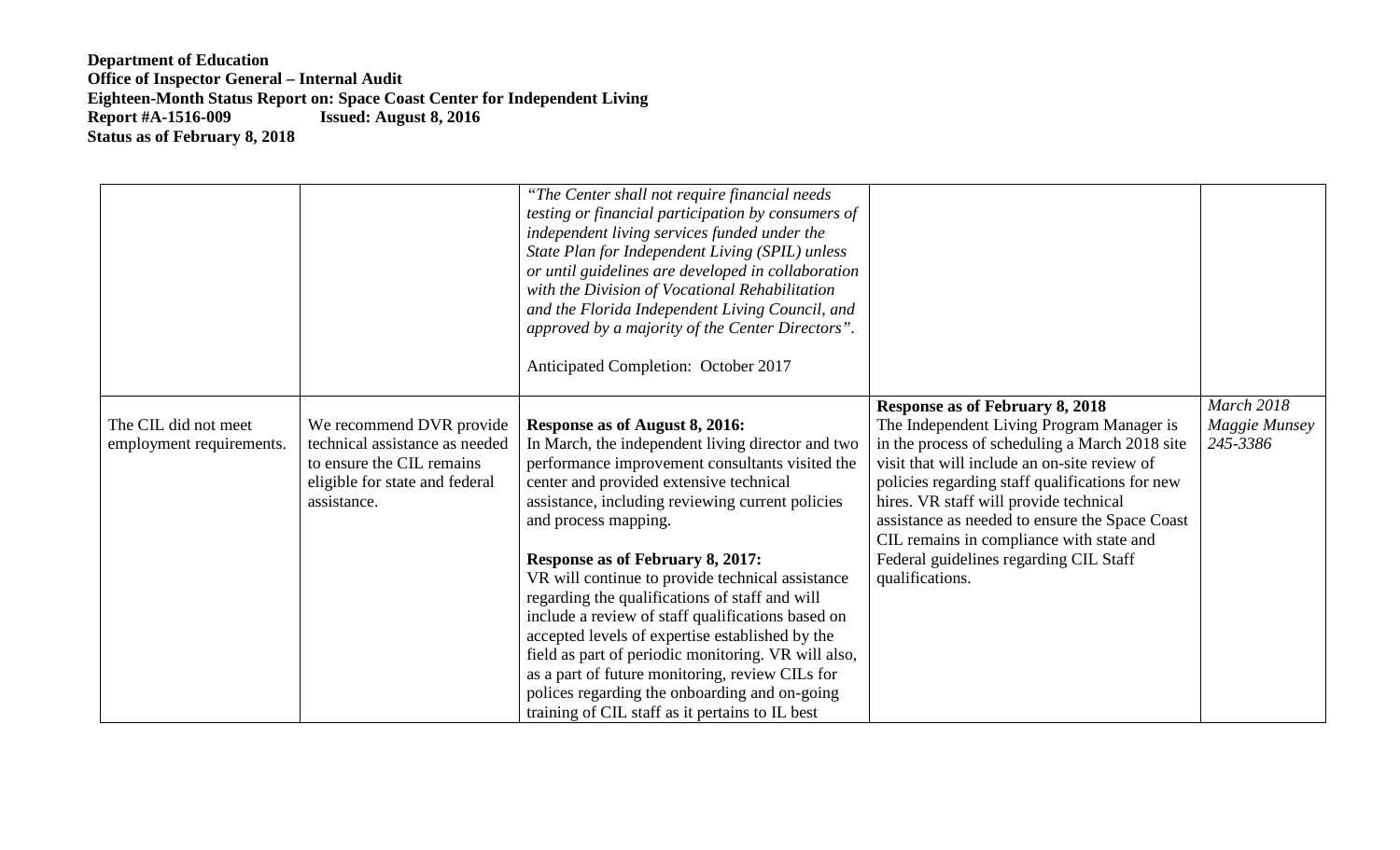| practices and job-specific content. In 2017, VR in<br>conjunction with CILs and the Florida<br>Independent Living Council will provide a<br>statewide conference on independent living.<br>Mandatory training will be provided to all<br>attending CIL staff with subject matter based on<br>IG findings and repeated technical assistance<br>provided by the program and contract manager.<br><b>Response as of August 8, 2017:</b><br>Vocational Rehabilitation will begin on-site<br>monitoring of Centers for Independent Living in<br>the fall of 2017. Review of staff qualifications<br>and training based on position will be part of the<br>process. Vocational Rehabilitation staff will make |  |
|---------------------------------------------------------------------------------------------------------------------------------------------------------------------------------------------------------------------------------------------------------------------------------------------------------------------------------------------------------------------------------------------------------------------------------------------------------------------------------------------------------------------------------------------------------------------------------------------------------------------------------------------------------------------------------------------------------|--|
| recommendations based on any identified<br>deficiencies in staff expertise. Vocational<br>Rehabilitation staff is scheduled to provide<br>training at the 2017 Statewide Independent<br>Living Conference, September 13-14, and will<br>include as part of the training, how Centers can<br>mitigate deficiencies identified through<br>administration reviews.<br>Anticipated Completion: September and October<br>of 2017                                                                                                                                                                                                                                                                             |  |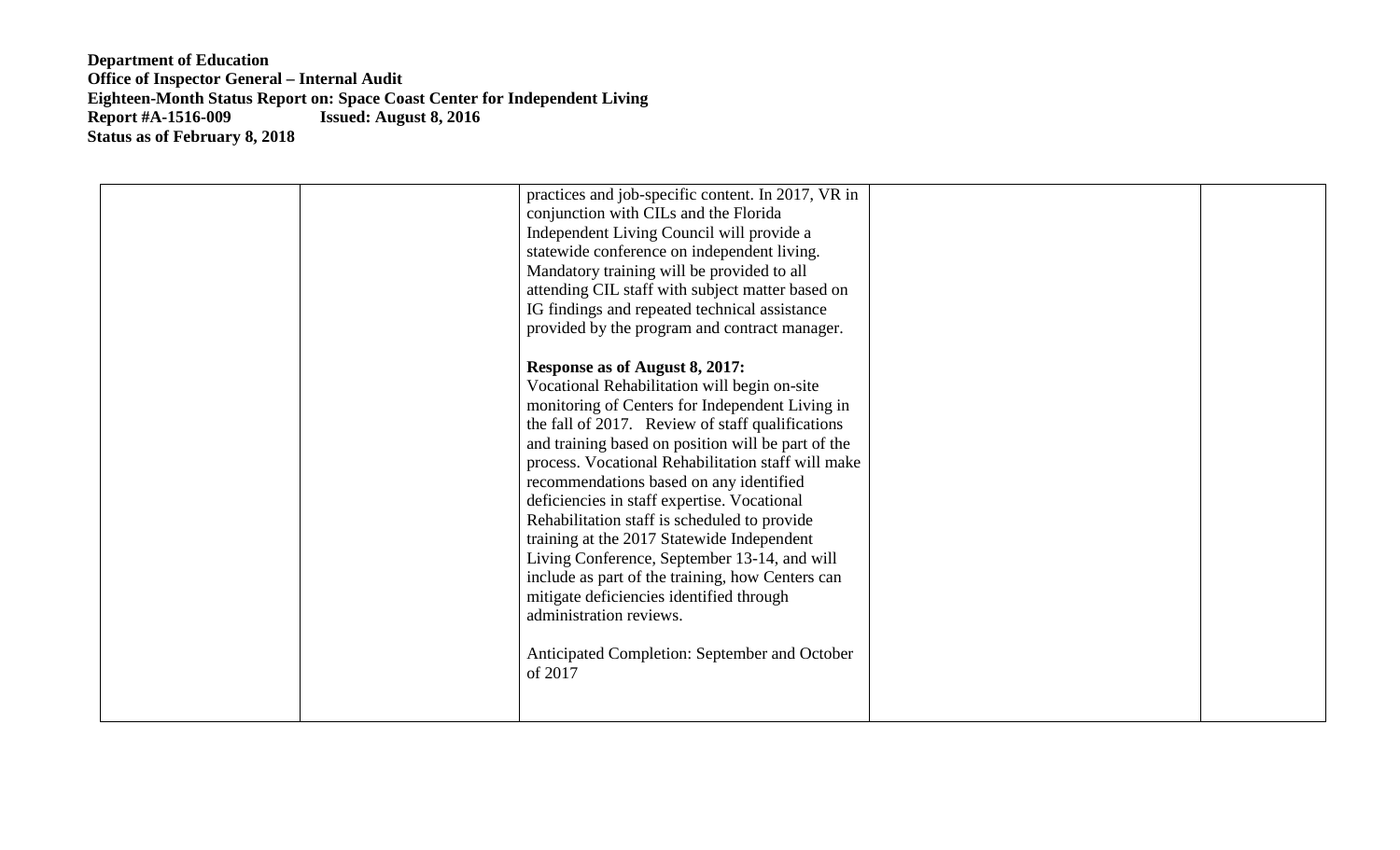| The CIL did not provide<br>the four independent living<br>core services to one of the<br>two counties. | We recommend DVR add<br>language in its contracts with<br>the CILs to specify service<br>delivery areas. | Response as of August 8, 2016:<br>This language will be added when new contracts<br>are developed in 2017.<br><b>Response as of February 8, 2017:</b><br>VR has included language in the new contract<br>that directs CILs to provide the 5 core services to<br>the CIL's federally established service area.<br>Response as of August 8, 2017:<br>VR is currently developing the revised contract<br>templates for Centers for Independent Living.<br>The target for executing new contracts with all<br>Centers for Independent Living is October of<br>2017. Language in the new contract will address<br>the provision of core services Centers for<br>Independent Living are federally mandated to<br>provide.<br>Anticipated Completion: October 2017 | <b>Response as of February 8, 2018</b><br>The Independent Living Program Manager is<br>in the process of scheduling a March 2018 site<br>visit that will include an on-site review of<br>policies regarding the provision of the 5 core<br>services. VR staff will provide technical<br>assistance as needed to ensure the Space Coast<br>CIL remains in compliance with state and<br>Federal guidelines regarding the provision of<br>the 5 core services. The new Contract is going<br>through final DOE review. The execution of<br>the Contract is planned for July 2018. | <b>March 2018</b><br>Maggie Munsey<br>245-3386 |
|--------------------------------------------------------------------------------------------------------|----------------------------------------------------------------------------------------------------------|-------------------------------------------------------------------------------------------------------------------------------------------------------------------------------------------------------------------------------------------------------------------------------------------------------------------------------------------------------------------------------------------------------------------------------------------------------------------------------------------------------------------------------------------------------------------------------------------------------------------------------------------------------------------------------------------------------------------------------------------------------------|-------------------------------------------------------------------------------------------------------------------------------------------------------------------------------------------------------------------------------------------------------------------------------------------------------------------------------------------------------------------------------------------------------------------------------------------------------------------------------------------------------------------------------------------------------------------------------|------------------------------------------------|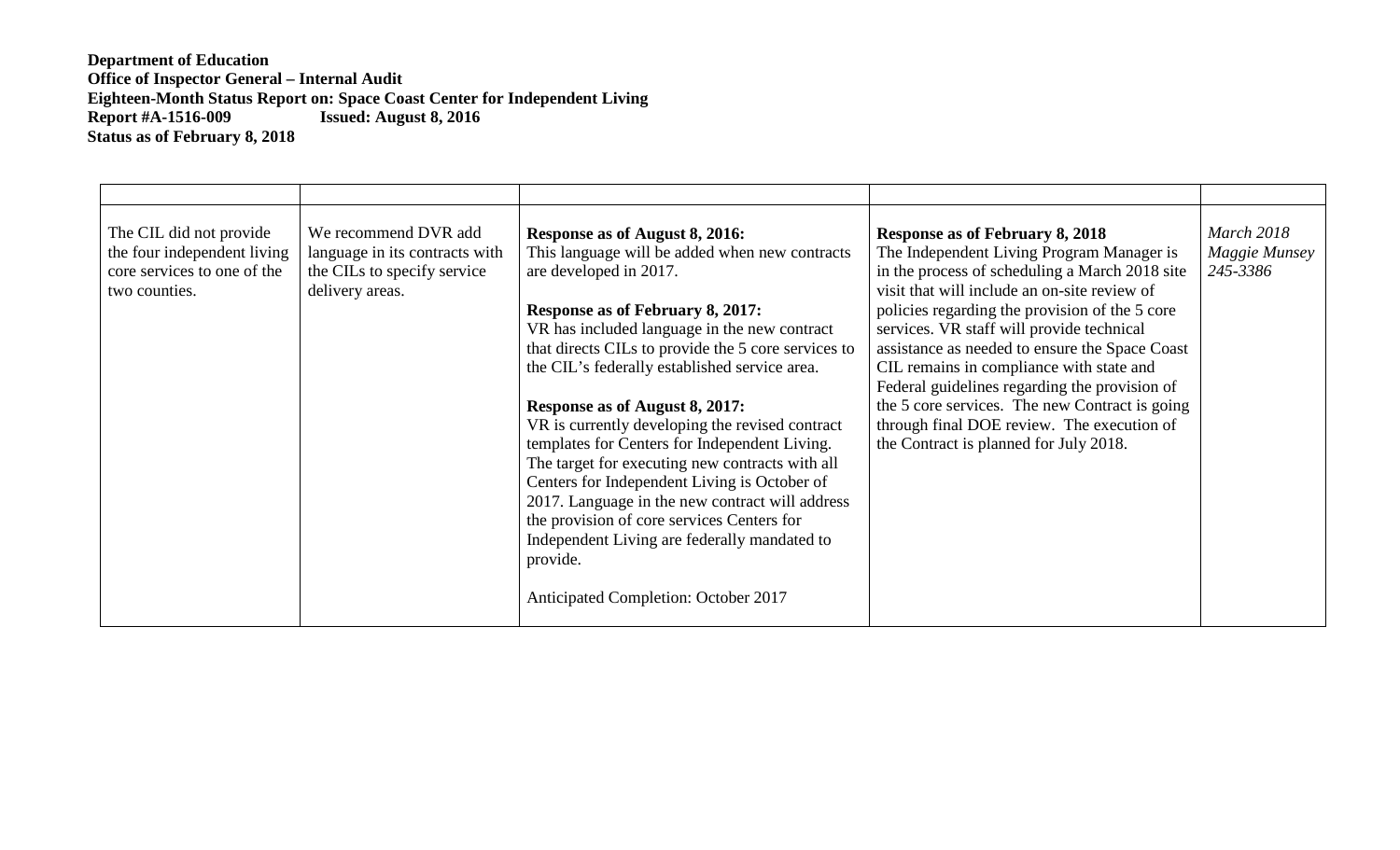| <b>Finding</b>                                      | <b>Recommendation(s)</b>                                                                                                                                                                                                                                                                                                                                                                                            | <b>Previous Management Response</b>                                                                                                                                                                                                                                                                                                                                                                                                                                                                                                                                                                                                                                                                                                                                                                                                                                                                                                                                                                                                                                                  | <b>Management Response as of</b><br><b>February 8, 2018</b>                                                                                                                                                                                                                            | Anticipated<br>Completion<br>Date & Contact |
|-----------------------------------------------------|---------------------------------------------------------------------------------------------------------------------------------------------------------------------------------------------------------------------------------------------------------------------------------------------------------------------------------------------------------------------------------------------------------------------|--------------------------------------------------------------------------------------------------------------------------------------------------------------------------------------------------------------------------------------------------------------------------------------------------------------------------------------------------------------------------------------------------------------------------------------------------------------------------------------------------------------------------------------------------------------------------------------------------------------------------------------------------------------------------------------------------------------------------------------------------------------------------------------------------------------------------------------------------------------------------------------------------------------------------------------------------------------------------------------------------------------------------------------------------------------------------------------|----------------------------------------------------------------------------------------------------------------------------------------------------------------------------------------------------------------------------------------------------------------------------------------|---------------------------------------------|
| The CIL did not<br>meet employment<br>requirements. | We recommend the CIL<br>develop an improvement<br>plan to bring them into<br>compliance with the Code<br>of Federal Regulations.<br>We recommend the CIL<br>develop and implement<br>employee and board<br>training and development<br>programs to ensure<br>employees providing IL<br>services and those<br>administering the IL<br>program have the skills<br>and knowledge necessary<br>to perform their duties. | Response as of August 8, 2016:<br>As of January 2, 2016 the IL staff either<br>transitioned to other jobs or found employment<br>outside the CIL. The new IL staff was selected<br>from a pool of candidates with prior social<br>service experience. All staff is now required to<br>go through the Independent Living Research<br>Utilization's (ILRU) training in 'Foundation for<br>Independent Living' course within their first 90<br>days of employment. Board members also have<br>access to ILRU's training as well. A self-paced<br>workbook with tools for improving the<br>governance practices of non-profit organizations<br>is in the process of development.<br><b>Response as of February 8, 2017:</b><br>Staff training took part in new and old staff<br>taking 4 part course through the ILRU website.<br>Additionally VocRehab training for both staff and<br>Board held on 2/2/2016. Process Mapping held<br>on $4/7-4/8/2016$ ; The staff participates in<br>continuous training. The Board also attended a<br>training on Board Governance January 27, 2017, | The CIL continues to ensure that all new<br>personnel goes through the 'Foundation for<br>Independent Living' course with ILRU within<br>their first 90 days of employment; The Board<br>is in its final stages of finishing the By-Laws<br>update and the New Board training material | Ongoing and<br>Mar 2018<br>respectively     |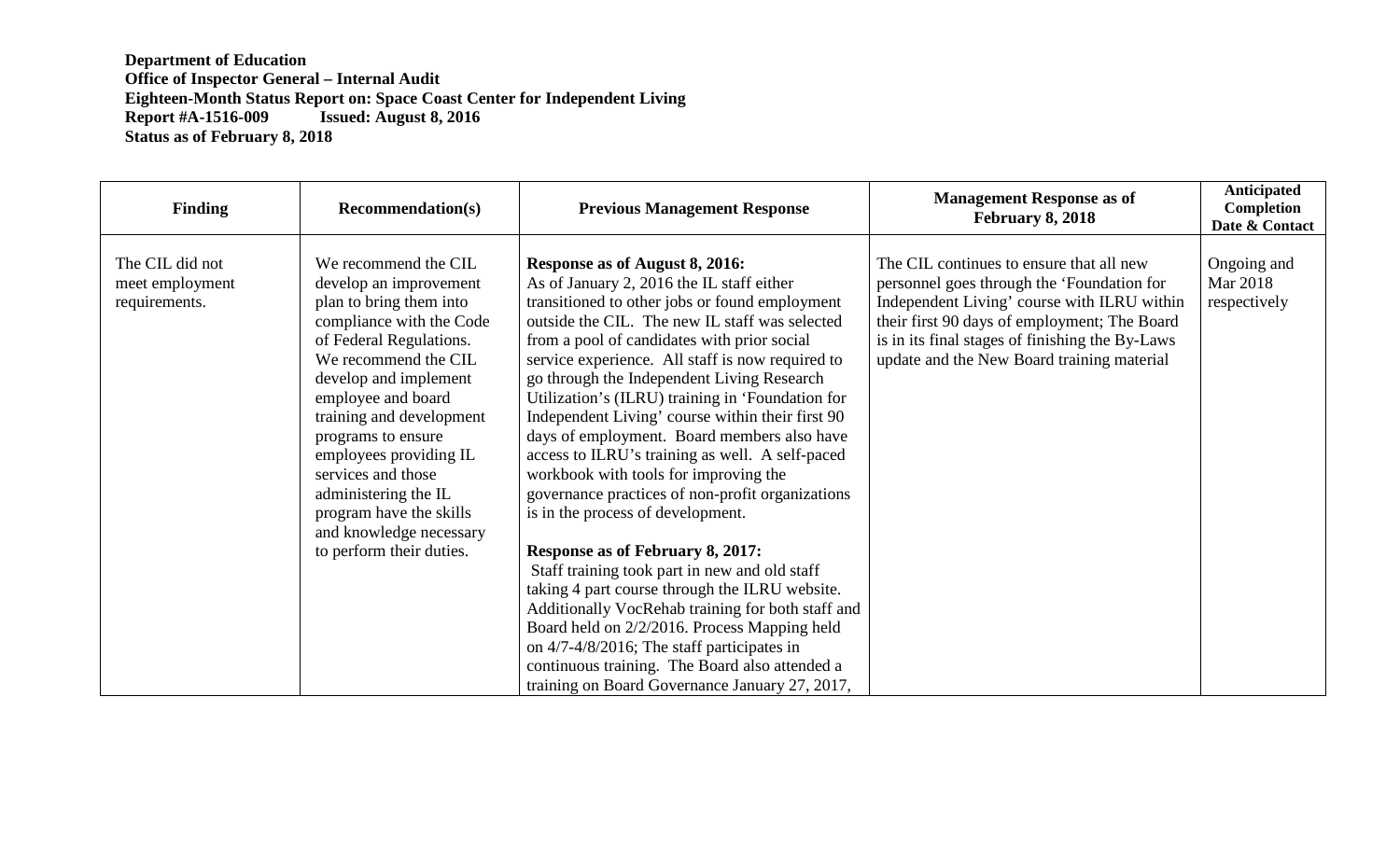| they are now working on creating material to<br>train new Board members.                                                                                                                                                                                                                                                                                                                                                                                                                                                         |  |
|----------------------------------------------------------------------------------------------------------------------------------------------------------------------------------------------------------------------------------------------------------------------------------------------------------------------------------------------------------------------------------------------------------------------------------------------------------------------------------------------------------------------------------|--|
| Response as of August 8, 2017:<br>The Board is currently working on updating the<br>organization's By-Laws and training packet based<br>on the Board Governance training attended on<br>January 27, 2017. This will provide new board<br>members with the knowledge of Independent<br>Living Centers and the Space Coast Center for<br>Independent Living's mission. The packets are<br>nearing the final draft, at which time the board<br>will review for approval and implementation.<br>Anticipated Completion: October 2017 |  |